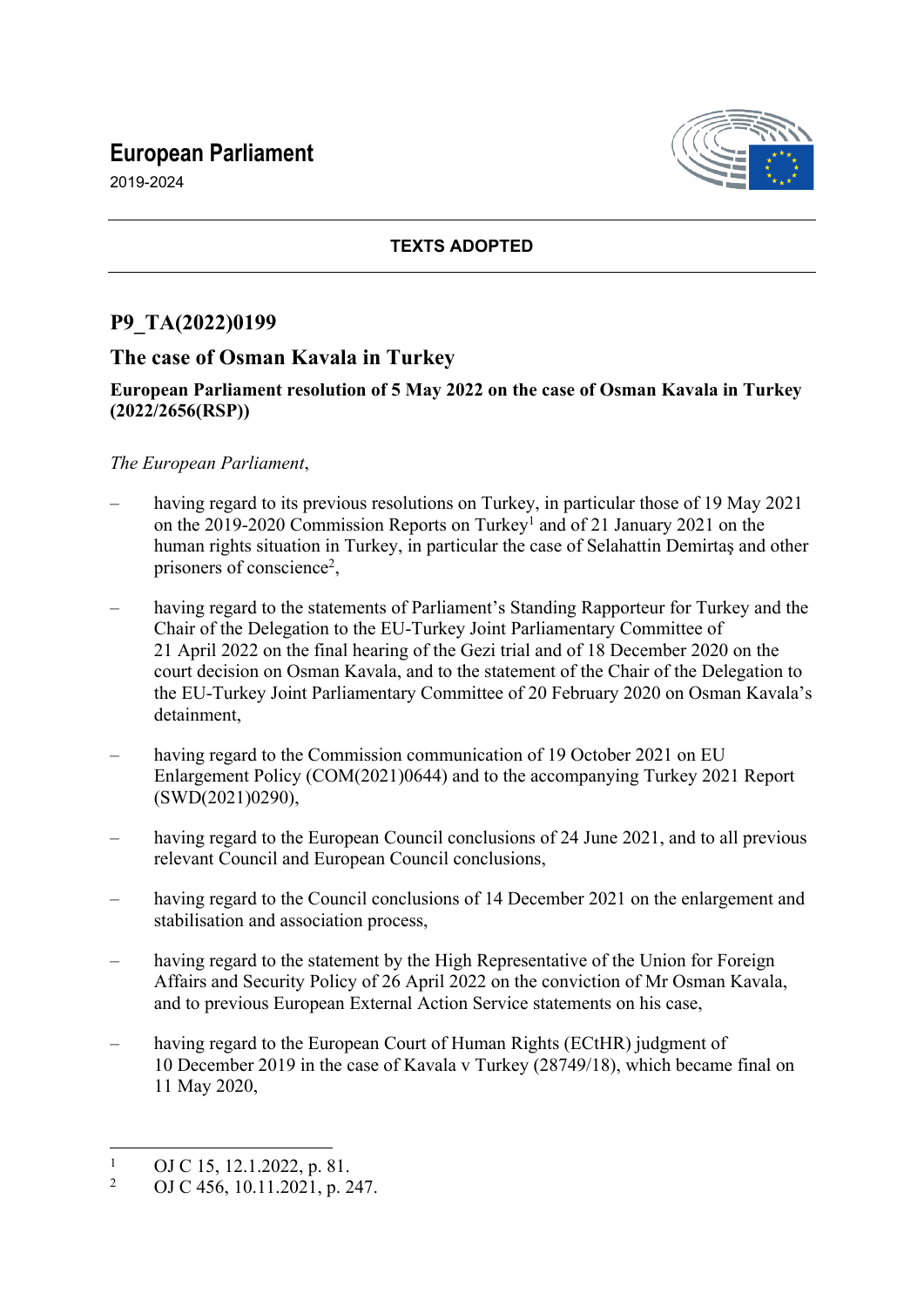- having regard to the relevant resolutions by the Committee of Ministers of the Council of Europe, including the interim resolution of 2 December 2021 on the execution of the judgment of the European Court of Human Rights in Kavala against Turkey, and the interim resolution of 2 February 2022 on the same topic, which led to the launch infringement proceedings against Turkey owing to its refusal to implement the 2019 judgment of the ECtHR and release Osman Kavala,
- having regard to the reaction of the Council of Europe Secretary-General of 18 February 2020 to the Osman Kavala ruling in Turkey and to the reaction of the Council of Europe Commissioner for Human Rights of 19 February 2020 to the rearrest of Osman Kavala,
- having regard to the European Convention on Human Rights (ECHR) of 4 November 1950, to which Turkey is a State Party,
- having regard to Article 46 ECHR, which states that 'the High Contracting Parties undertake to abide by the final judgments of the Court [ECtHR] in any case to which they are parties', and therefore having regard to the obligation of Turkey to implement all judgments of the ECtHR,
- having regard to the International Covenant on Civil and Political Rights, which was adopted by the UN General Assembly on 19 December 1966 and to which Turkey is a State Party, and in particular to Article 9 thereof on arbitrary arrest and detention,
- having regard to the decision of the Istanbul 13th High Criminal Court regarding the Gezi trial of 25 April 2022,
- having regard to the decision of the Istanbul 30th High Criminal Court regarding the Gezi trial of 18 February 2020,
- having regard to the EU Guidelines on Human Rights Defenders,
- having regard to the Universal Declaration of Human Rights of 10 December 1948,
- having regard to Rule 144(5) and 132(4) of its Rules of Procedure,
- A. whereas on 25 April 2022, Istanbul's 13th High Criminal Court, presided by Judge Mesut Özdemir, sentenced Osman Kavala, a philanthropist and prominent human rights defender, to life in prison without parole, finding him guilty of attempting to overthrow the government, but acquitting him of espionage; whereas seven other defendants including architect Mücella Yapıcı, lawyer Can Atalay, city planner Tayfun Kahraman, director of Boğaziçi European School of Politics Ali Hakan Altınay, founder of Istanbul Bilgi University Yiğit Ali Ekmekçi, film producer Çiğdem Mater Utku and documentary filmmaker Mine Özerden were sentenced to 18 years in prison on the same charges; whereas the court ordered their immediate arrest in the courtroom; whereas these allegations are politically motivated and have never been substantiated, not even in the ruling of 25 April 2022;
- B. whereas Osman Kavala was first arrested and imprisoned on 1 November 2017 on charges related to the Gezi Park protests in 2013 and the attempted coup in 2016; whereas the Gezi Park trial began in June 2019; whereas Mr Kavala was accused of financing the Gezi Park protests and organising them; whereas on 18 February 2020,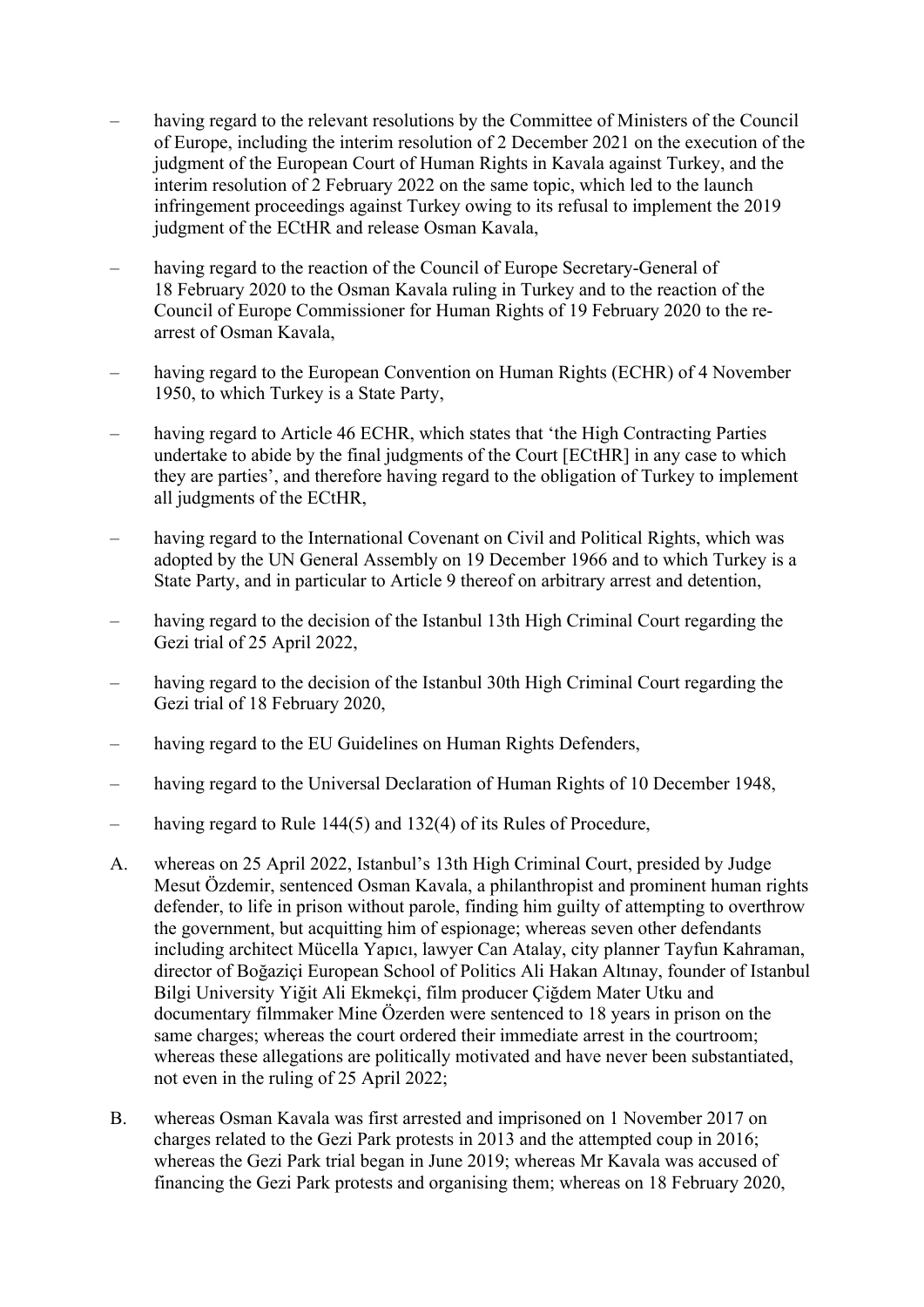Istanbul's 30th High Criminal Court acquitted Mr Kavala in the Gezi trial and ordered his immediate release, citing the complete absence of concrete and material evidence confirming that the alleged crimes had been committed; whereas the court also acquitted Mücella Yapıcı, Can Atalay, Tayfun Kahraman, Ali Hakan Altınay, Yiğit Aksakoğlu, Yiğit Ali Ekmekçi, Çiğdem Mater Utku and Mine Özerden; whereas Mr Kavala was the only defendant still in custody by the time of his acquittal, having been held in unlawful pre-trial detention since 18 October 2017 on unsubstantiated charges;

- C. whereas on 22 January 2021, the Third Criminal Chamber of the Istanbul Regional Court of Justice, the court of appeals, reversed the rulings acquitting Mr Kavala and eight other defendants;
- D. whereas referring to the charges brought against the defendants in the case, the court justified its reversal by indicating that the pieces of evidence such as the defendants' social media posts, press statements and the slogans they chanted were not considered when the previous ruling was handed down:
- E. whereas seven defendants, including journalist Can Dündar and actor Mehmet Ali Alabora, remained abroad for the duration of the trial; whereas the court had separated their cases from those of the nine defendants still in the country and issued arrest warrants for them; whereas in its decision of 18 February 2020, the court rescinded the arrest warrants;
- F. whereas just a few hours after his acquittal and before his release order could be implemented, Mr Kavala was rearrested and transferred to police custody at the behest of the Istanbul Chief Public Prosecutor İrfan Fidan under Article 309 of the Turkish Criminal Code on charges of attempting to undermine the constitutional order in the context of an ongoing parallel investigation regarding his supposed involvement in the attempted coup of 15 July 2016;
- G. whereas on 19 February 2020, President Recep Tayyip Erdoğan of Turkey condemned the judgment of Istanbul's 30th High Criminal Court, claiming Mr Kavala's acquittal to be part of a scheme hatched by individuals 'who wish to spark uprisings in certain countries and stir up trouble' and referring to these individuals as 'wilful enemies of the state and its people'; whereas President Erdoğan's statements, together with those of other high-level officials, actively undermine the independence of the Turkish judiciary;
- H. whereas the Public Prosecutor's Office also appealed against the acquittal verdicts and Public Prosecutor Edip Şahiner demanded that the acquittals be reversed to artificially prolong the procedure;
- I. whereas following President Erdoğan's statements, the Council of Judges and Prosecutors (HSK), which is responsible for judicial appointments and administration, opened an investigation into the three judges who acquitted Mr Kavala and his eight codefendants, citing flaws in their judgment; whereas the disciplinary proceedings against these judges appear to have constituted direct interference in their decision-making power and may have had a chilling effect on the independence of all members of the judiciary;
- J. whereas in accordance with Turkey's Law No 7188 on amending the Code of Criminal Procedure and certain laws, a suspect facing charges of terrorism or crimes against the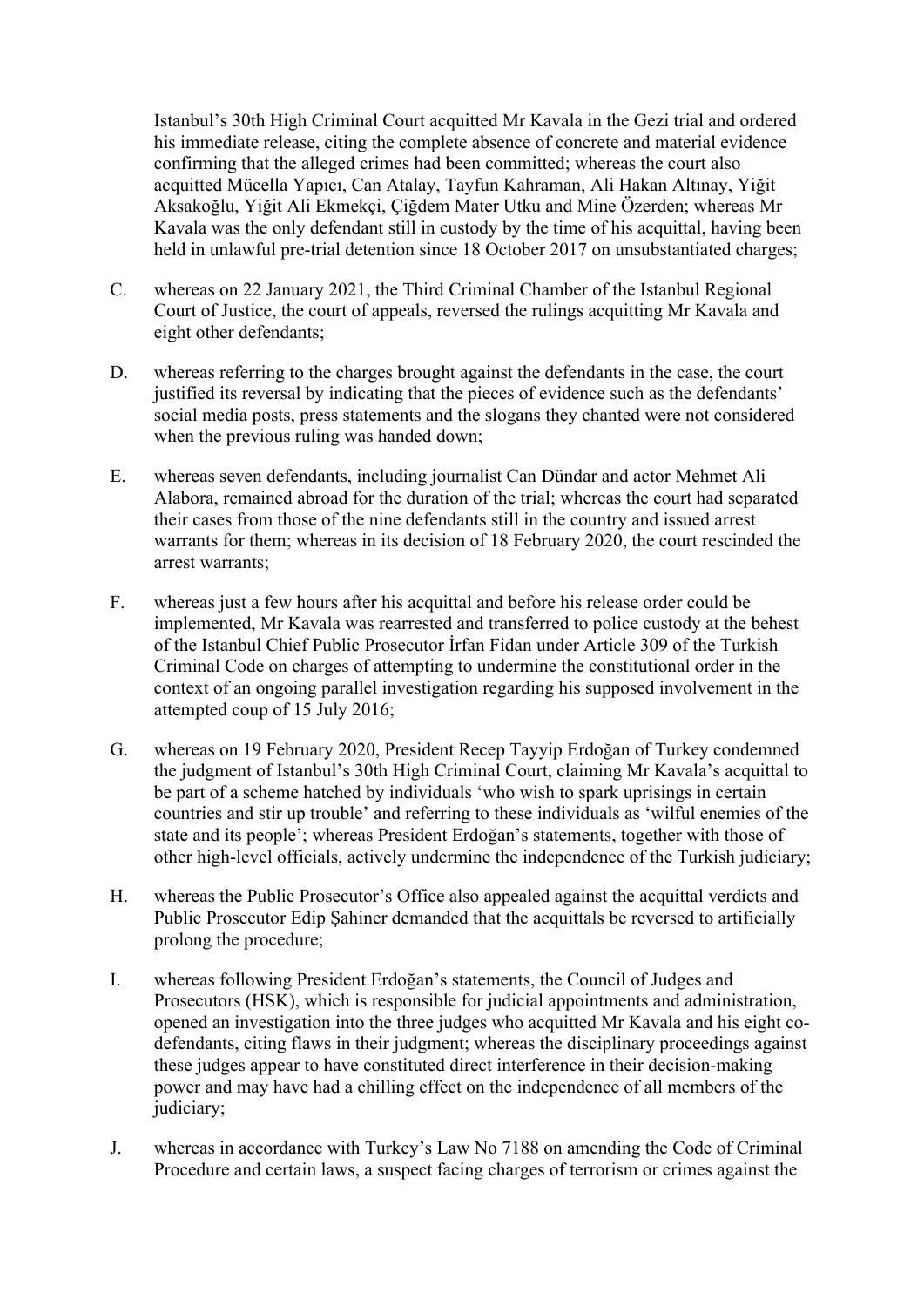state can be held in pre-trial detention for no more than two years before their case goes to trial; whereas the investigation file against Mr Kavala under Article 309 of the Turkish Criminal Code was opened on 25 February 2018; whereas the failure of the Turkish authorities to release Mr Kavala on 25 February 2020 therefore constituted a violation of Turkey's Criminal Code;

- K. whereas the failure of the Istanbul Chief Public Prosecutor's Office to conduct a new interrogation following Mr Kavala's rearrest demonstrates that no new evidence had been found to substantiate the charges brought under Article 309 of the Turkish Criminal Code since the *ex officio* release order of 11 October 2019; whereas this lack of new evidence constituted an absence of credible grounds for Mr Kavala's rearrest on the same charges;
- L. whereas Mr Kavala's rearrest is an example of maltreatment, as stated by the Council of Europe Commissioner for Human Rights Dunja Mijatović; whereas the punitive decision to rearrest Mr Kavala constitutes an open violation of both national and international law; whereas the whole process against Mr Kavala has been a succession of judicial manoeuvres and irregularities, marred by political interference, and with the main aim of extending Mr Kavala's detention;
- M. whereas, among other irrational decisions, between August 2021 and February 2022 the Gezi case was merged with the so-called Çarşı trial, whose defendants had also seen their acquittals overturned; whereas the judge presiding over the Istanbul 30th High Criminal Court, Mahmut Başbuğ, who asked for the cases to be merged, was the same judge who signed off the merger at the 13th High Criminal Court after being temporarily appointed to it; whereas later on, in February 2022, the 13th High Criminal Court decided to split the cases once again for no apparent reason; whereas one of the judges on the panel of the 13th High Criminal Court for the trial on 25 April 2022, Murat Bircan, applied to be a candidate for the Grand National Assembly for the ruling party in 2018;
- N. whereas, on 10 December 2019, the ECtHR ruled that Mr Kavala's detention was in violation of Article 5(1) ECHR owing to a lack of reasonable suspicion, of Article 5(4) of the convention owing to a lack of a speedy judicial review by the Constitutional Court, and of Article 18 of the convention, in conjunction with Article 5(1) thereof, owing to the politically motivated nature of his detention, the purpose of which was to exert a dissuasive effect on human rights defenders;
- O. whereas the judgment of the ECtHR pertains to both the charges brought against Mr Kavala under Article 312 of the Turkish Criminal Code for his alleged involvement in the Gezi Park protests, and to the charges brought against him under Article 309 thereof for his alleged involvement in the failed coup of 15 July 2016;
- P. whereas the judgement of the ECtHR demanded that the Turkish authorities secure Mr Kavala's immediate release; whereas there has not been any progress towards his release, despite the binding judgment of the ECtHR in 2019 and two interim resolutions by the Committee of Ministers of the Council of Europe of 2 December 2021 and of 2 February 2022, which launched infringement proceedings against Turkey for refusing to implement the legally binding judgment of the ECtHR and immediately release Mr Kavala, increasing the EU's concerns about the Turkish judiciary's adherence to international and EU standards;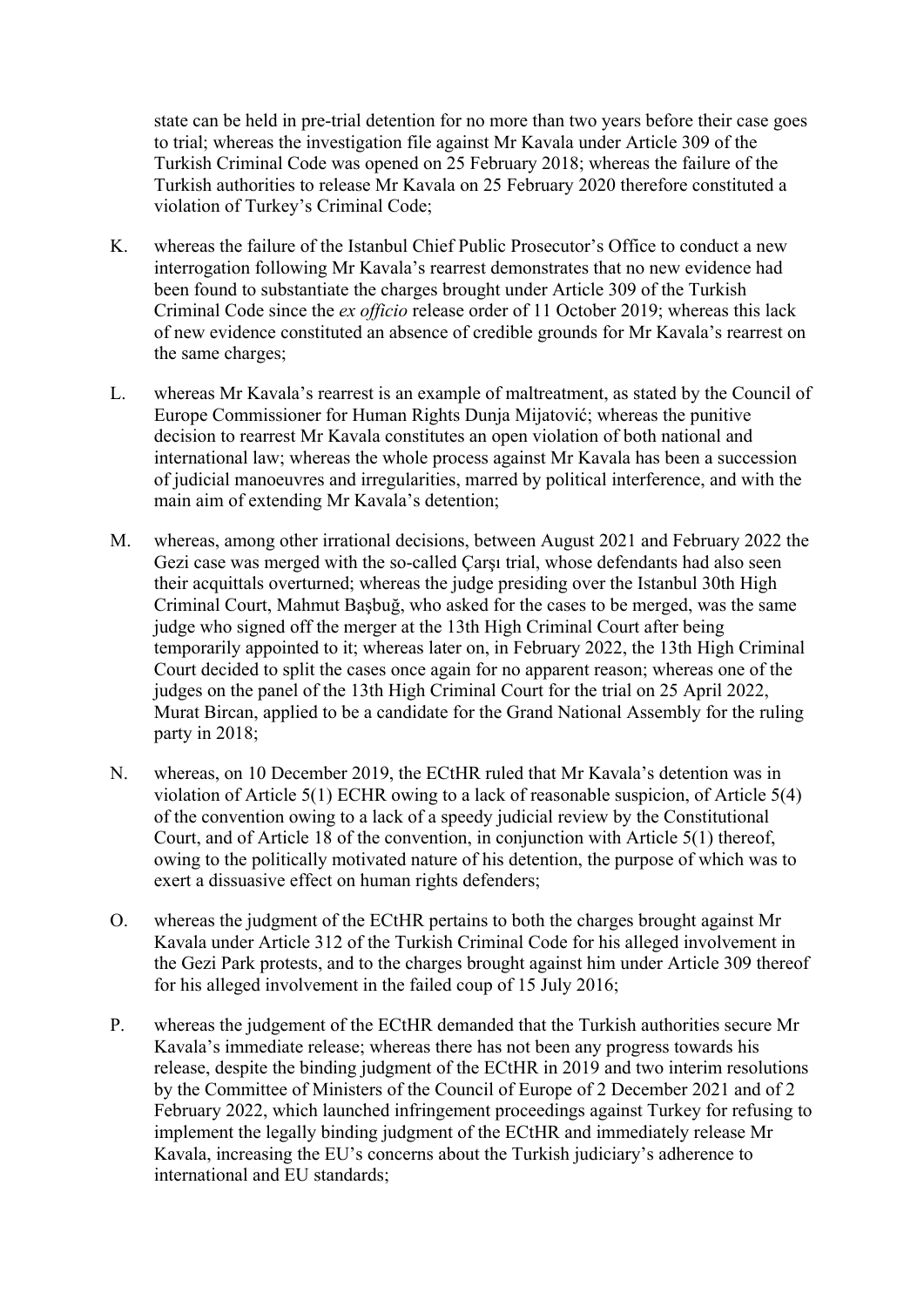- Q. whereas the Turkish ruling party has been repeatedly eroding rule of law and democratic, and human rights standards, with frequent crackdowns on political opponents and human rights defenders, who are often accused of broadly defined terrorism charges;
- R. whereas after several EU Member States issued statements condemning Kavala's continued detention, Turkey threatened to declare ten of their ambassadors to Turkey *persona non grata*;
- S. whereas Turkey, as an EU candidate country, is required to uphold the highest standards of democracy, including respect for human rights, the rule of law, fundamental freedoms and the universal right to a fair trial, and strict respect for the principle of presumption of innocence and the right to due process;
- T. whereas Turkey has been a member of the Council of Europe since 9 August 1949, which binds it to the ECHR and the rulings of the ECtHR;
- 1. Condemns, in the strongest possible terms, the recent ruling by Istanbul's 13th High Criminal Court imposing an aggravated life sentence on Osman Kavala after more than four and a half years of unjust, unlawful and illegitimate detention and less than three months after the Committee of Ministers of the Council of Europe launched infringement proceedings against Turkey for refusing to implement the legally binding judgment of the ECtHR; believes that he has been convicted on unjustified charges, for the ulterior purpose of silencing him as a human rights defender and deterring critical voices in Turkey; equally condemns the sentencing of co-defendants Mücella Yapıcı, Can Atalay, Tayfun Kahraman, Ali Hakan Altınay, Yiğit Ali Ekmekçi, Çiğdem Mater Utku and Mine Özerden;
- 2. Calls for Osman Kavala's immediate and unconditional release in compliance with the 2019 judgement of the ECtHR, for all charges against him to be dropped immediately and for his rights and freedoms to be guaranteed in full, as well as for the immediate release of the other seven defendants in the case; condemns the fact that Osman Kavala has been continuously deprived of his liberty since October 2017 and calls on Turkey to act in conformity with its international and domestic obligations;
- 3. Expresses full solidarity with Osman Kavala, the rest of the defendants in the Gezi trial and their families;
- 4. Is deeply concerned about the ongoing deterioration of fundamental rights and freedoms and the rule of law in Turkey, especially after the failed coup; calls on the Turkish authorities to end the judicial harassment of human rights defenders, academics, journalists, spiritual leaders and lawyers;
- 5. Calls on Turkey as a Member of the Council of Europe to fully implement all judgments of the ECtHR in line with Article 46 ECHR, an absolute obligation deriving from Turkey's membership of the Council of Europe and which is enshrined in Turkey's constitution; stresses that Turkey's refusal to implement the ECtHR ruling on Osman Kavala's case further amplifies the EU's concerns regarding the Turkish judiciary's adherence to international and European standards;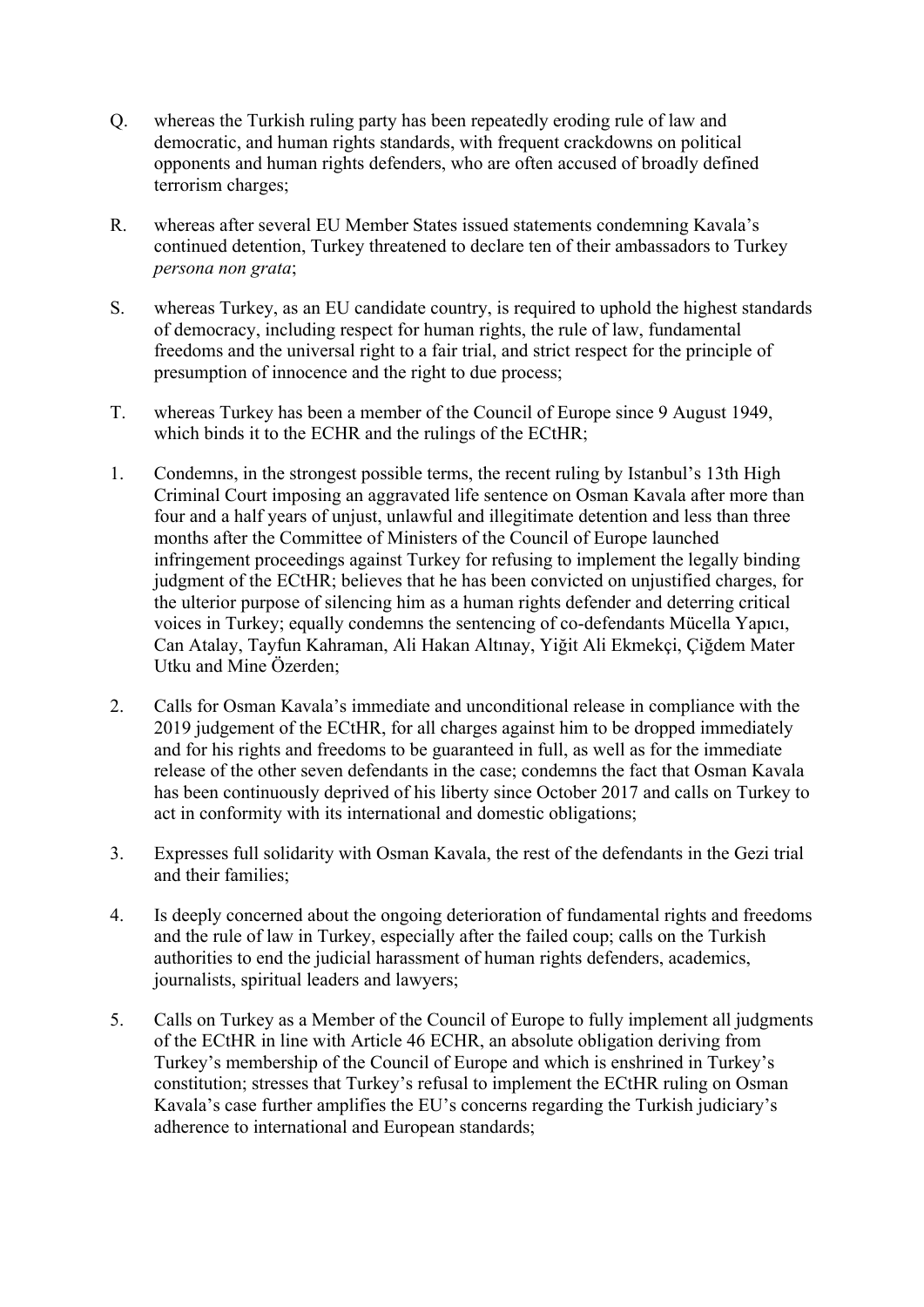- 6. Condemns and deplores the continued efforts and attempts to extend Mr Kavala's imprisonment, despite the absence of any credible or tangible evidence, through a series of complex evasive judicial tactics including the merging and disjoining of case files and constant irregularities in utter disregard for fair trial standards and at the service of a political purpose;
- 7. Is appalled by the fact that Istanbul's 13th High Criminal Court gave Osman Kavala an aggravated life sentence for allegedly attempting to overthrow the government by force and using violence, in flagrant disregard of the fact that the ECtHR had already specifically dismissed this accusation in its rulings;
- 8. Welcomes the recurrent decisions by the Committee of Ministers of the Council of Europe demanding Mr Kavala's release, which culminated in its historic launching of infringement proceedings against Turkey through interim resolutions in December 2021 and February 2022 over the country's refusal to abide by the ECtHR's final judgment; notes that the infringement proceedings highlight the seriousness of Turkey's violations of its obligations as a member of the Council of Europe and an EU candidate country; calls on the Committee of Ministers of the Council of Europe to take the necessary steps to ensure that the Government of Turkey implements the ECtHR judgment without further delay;
- 9. Condemns the Turkish authorities' degrading and inhumane treatment of Mr Kavala, which violates his rights under the ECHR, the International Covenant on Civil and Political Rights and Turkish domestic law, as well as his human dignity under Article 17 of the Constitution of the Republic of Turkey; calls on Turkey to refrain from further intimidation measures against him and to guarantee his human rights as enshrined in the Turkish Constitution and EU and international law;
- 10. Denounces the decision of Turkey's Council of Judges and Prosecutors to launch an investigation into the three judges who categorically and unequivocally acquitted Mr Kavala; is appalled to see how, on the other hand, the former Istanbul Deputy Public Prosecutor Hasan Yılmaz, responsible for the second indictment against Kavala, was subsequently appointed Deputy Minister of Justice and an *ex officio* member of the Council of Judges and Prosecutors;
- 11. Expresses deep concern over incidents suggesting clear government interference in the judicial affairs related to the prosecution of Mr Kavala; is deeply concerned about the disregard by the Turkish judiciary and authorities of ECtHR rulings and the increasing non-compliance of parts of the judiciary with the judgments of the Turkish Constitutional Court; insists that the Turkish authorities take all possible measures to address the current dire state of the judiciary and restore its independence in line with Article 6 ECHR, ensuring the impartiality of all Turkish judiciary bodies and protecting them from political interference;
- 12. Urges the Vice-President of the Commission / High Representative of the Union for Foreign Affairs and Security Policy, the Commission and the Member States to continue to bring up the case of Mr Kavala, and all other cases of human rights defenders, lawyers, journalists, politicians and academics, among others, subjected to arbitrary detention with their Turkish interlocutors, and to provide diplomatic and political support for them, including trial observation and case monitoring; calls for a delegation of the European Parliament to attend the trial of Mr Kavala and his co-